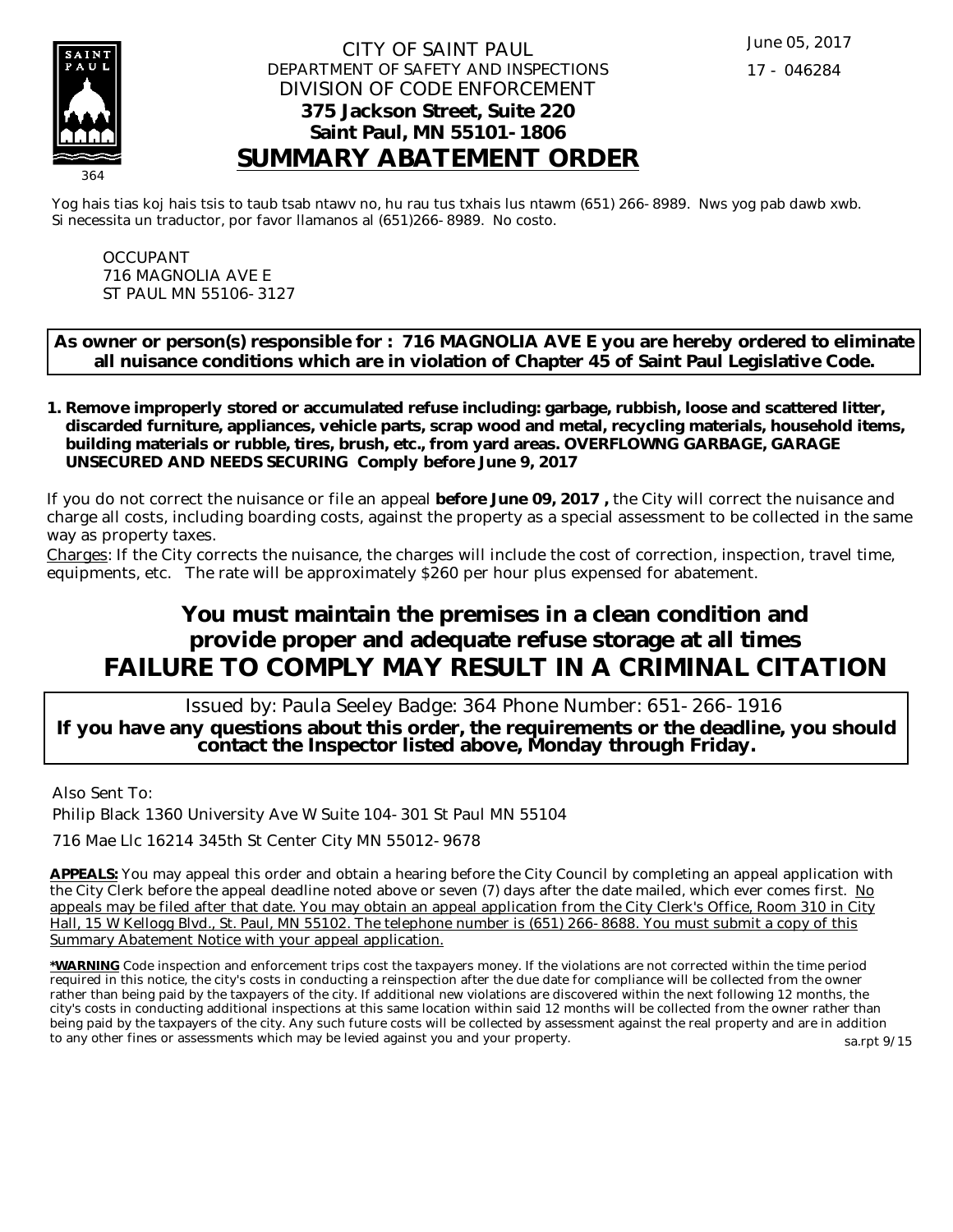

### CITY OF SAINT PAUL DEPARTMENT OF SAFETY AND INSPECTIONS DIVISION OF CODE ENFORCEMENT **375 Jackson Street, Suite 220 Saint Paul, MN 55101-1806 SUMMARY ABATEMENT ORDER**

Yog hais tias koj hais tsis to taub tsab ntawv no, hu rau tus txhais lus ntawm (651) 266-8989. Nws yog pab dawb xwb. Si necessita un traductor, por favor llamanos al (651)266-8989. No costo.

TOWN DEVELOPMENT LLC 1360 UNIVERSITY AVE W SUITE 104-301 ST PAUL MN 55104

**As owner or person(s) responsible for : 716 MAGNOLIA AVE E you are hereby ordered to eliminate all nuisance conditions which are in violation of Chapter 45 of Saint Paul Legislative Code.**

**Remove improperly stored or accumulated refuse including: garbage, rubbish, loose and scattered litter, 1. discarded furniture, appliances, vehicle parts, scrap wood and metal, recycling materials, household items, building materials or rubble, tires, brush, etc., from yard areas. OVERFLOWNG GARBAGE, GARAGE UNSECURED AND NEEDS SECURING Comply before June 9, 2017**

If you do not correct the nuisance or file an appeal **before June 09, 2017 ,** the City will correct the nuisance and charge all costs, including boarding costs, against the property as a special assessment to be collected in the same way as property taxes.

Charges: If the City corrects the nuisance, the charges will include the cost of correction, inspection, travel time, equipments, etc. The rate will be approximately \$260 per hour plus expensed for abatement.

# **You must maintain the premises in a clean condition and provide proper and adequate refuse storage at all times FAILURE TO COMPLY MAY RESULT IN A CRIMINAL CITATION**

 Issued by: Paula Seeley Badge: 364 Phone Number: 651-266-1916 **If you have any questions about this order, the requirements or the deadline, you should contact the Inspector listed above, Monday through Friday.**

Also Sent To: **Occupant** 

716 Mae Llc 16214 345th St Center City MN 55012-9678

**APPEALS:** You may appeal this order and obtain a hearing before the City Council by completing an appeal application with the City Clerk before the appeal deadline noted above or seven (7) days after the date mailed, which ever comes first. No appeals may be filed after that date. You may obtain an appeal application from the City Clerk's Office, Room 310 in City Hall, 15 W Kellogg Blvd., St. Paul, MN 55102. The telephone number is (651) 266-8688. You must submit a copy of this Summary Abatement Notice with your appeal application.

**\*WARNING** Code inspection and enforcement trips cost the taxpayers money. If the violations are not corrected within the time period required in this notice, the city's costs in conducting a reinspection after the due date for compliance will be collected from the owner rather than being paid by the taxpayers of the city. If additional new violations are discovered within the next following 12 months, the city's costs in conducting additional inspections at this same location within said 12 months will be collected from the owner rather than being paid by the taxpayers of the city. Any such future costs will be collected by assessment against the real property and are in addition to any other fines or assessments which may be levied against you and your property. sa.rpt 9/15